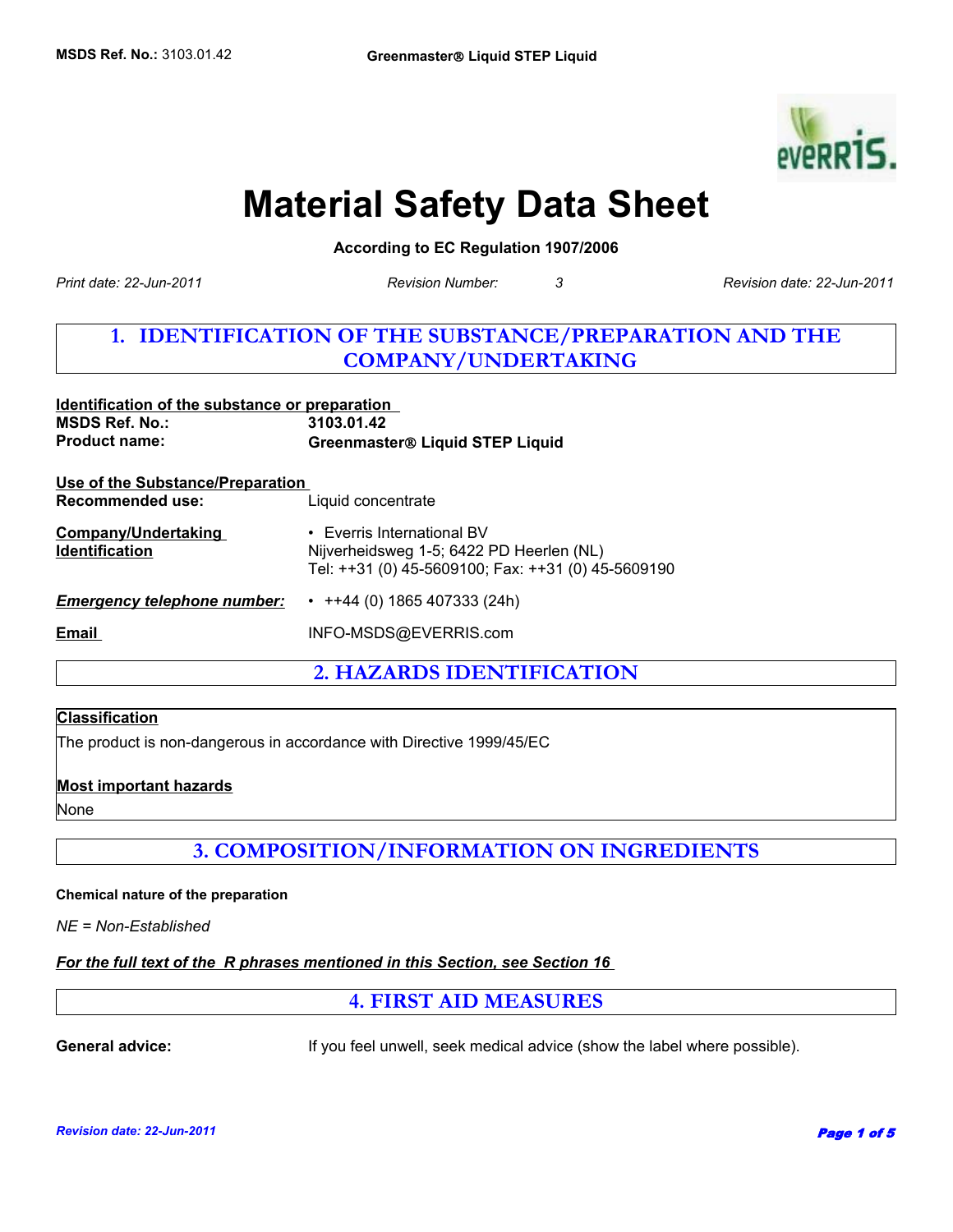| <b>MSDS Ref. No.: 3103.01.42</b> | Greenmaster® Liquid STEP Liquid                                                                                                                          |
|----------------------------------|----------------------------------------------------------------------------------------------------------------------------------------------------------|
| Ingestion:                       | Never give anything by mouth to an unconscious person. Clean mouth with water<br>and drink afterwards plenty of water. Consult a physician if necessary. |
| Inhalation:                      | Not applicable.                                                                                                                                          |
| <b>Skin contact:</b>             | If a person feels unwell or symptoms of skin irritation appear, consult a physician.                                                                     |
| Eye contact:                     | Flush eye(s) immediately with plenty of water.                                                                                                           |
|                                  | <b>5. FIRE-FIGHTING MEASURES</b>                                                                                                                         |

## **Suitable extinguishing media:**

The product itself does not burn. Coordinate fire extinguishing measures to fire in surrounding area.

### **Unsuitable extinguishing media:**

Not applicable

## **Special exposure hazards arising from the substance or preparation itself, its combustion products, or released gases:**

Nitrogen oxide. Ammonia.

## **Special protective equipment for firefighters:**

Standard procedure for chemical fires.

## **6. ACCIDENTAL RELEASE MEASURES**

### **Personal precautions:**

Contaminated surfaces will be extremely slippery.

### **Environmental precautions:**

Do not allow material to contaminate ground water system. Do not flush into surface water or sanitary sewer system.

### **Methods for cleaning up:**

Wipe up with absorbent material (e.g. cloth, fleece). Take up mechanically and collect in suitable container for disposal. Do not use flammable material (wood shavings) for liquid absorption.

| <b>7. HANDLING AND STORAGE</b> |
|--------------------------------|
|--------------------------------|

### **Handling:**

**Technical measures/precautions:** No special technical protective measures required. **Safe handling advice:** No information available **Storage: Technical measures/storage conditions:** Store in original container. Keep at temperatures above 0 °C. Keep away from food, drink and animal feeding stuffs. In crystalline form, enhances combustibility of other substances. Keep from drying out. Protect from contamination.

**Incompatible products:** No information available

## **8. EXPOSURE CONTROLS / PERSONAL PROTECTION**

**Engineering measures to reduce exposure:** Ensure adequate ventilation.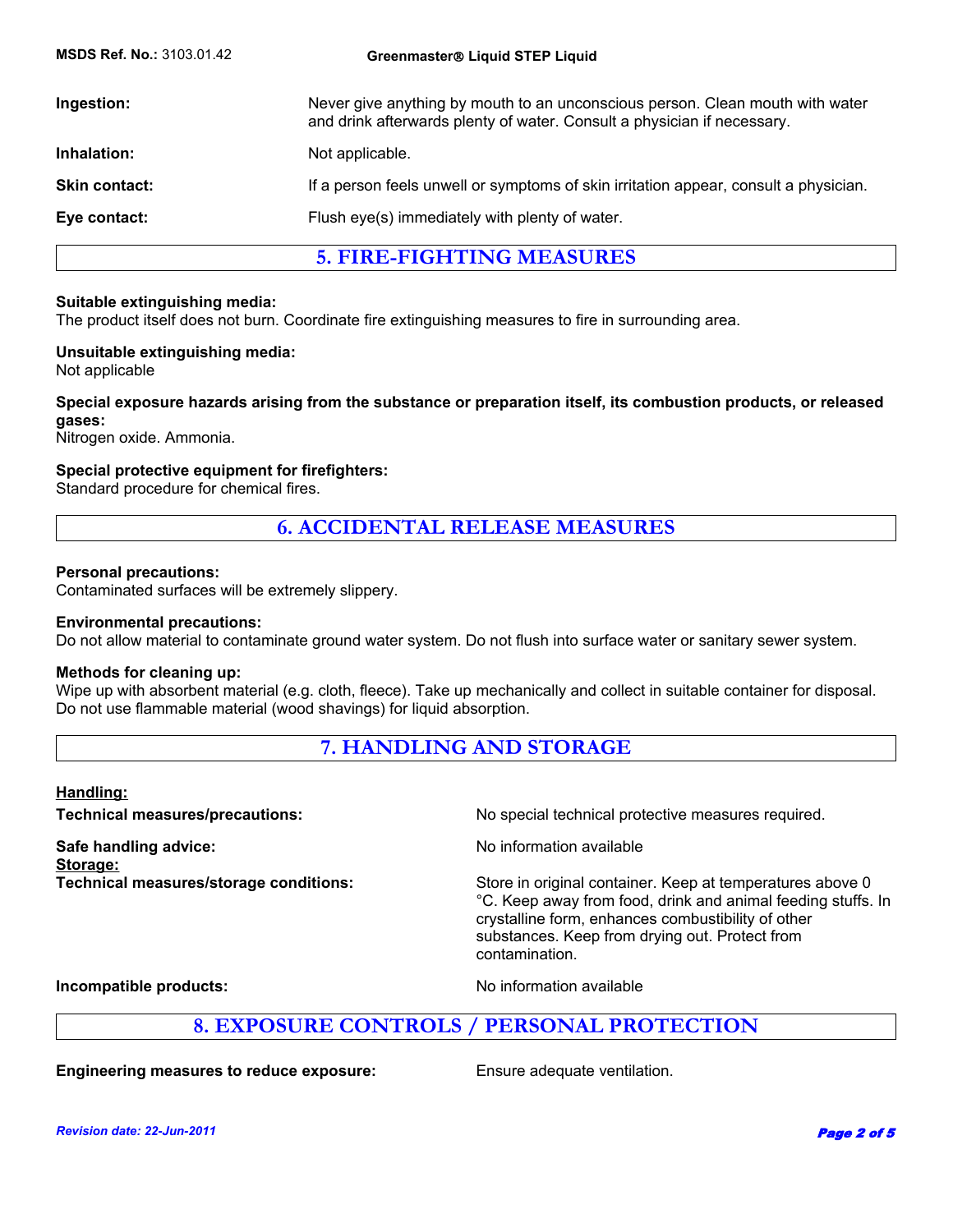| Occupational exposure controls       |                                                                                                                   |
|--------------------------------------|-------------------------------------------------------------------------------------------------------------------|
| <b>Personal protective equipment</b> |                                                                                                                   |
| <b>Respiratory protection:</b>       | Not required.                                                                                                     |
| Hand protection:                     | Not required.                                                                                                     |
| <b>Eye/face protection</b>           | Not required.                                                                                                     |
| Skin and body protection:            | Not required.                                                                                                     |
| <b>Hygiene measures</b>              | When using, do not eat, drink or smoke. General industrial<br>hygiene practice. Avoid contact with skin and eyes. |

## **Exposure limit values**

## **9. PHYSICAL AND CHEMICAL PROPERTIES**

| Liguid          |
|-----------------|
| Clear           |
| <b>Blue</b>     |
| Not significant |
|                 |

|                             | <b>Important Health Safety and Environmental Information</b> |
|-----------------------------|--------------------------------------------------------------|
| <b>Boiling point/range:</b> | 105 ( $^{\circ}$ C)                                          |

| סעוויוש פטוויטש. | 100(01)      |
|------------------|--------------|
| <b>Density:</b>  | 1.15 $g/cm3$ |
|                  |              |

**Other information pH:** 7.5 (+/-0.5)

## **10. STABILITY AND REACTIVITY**

| Stability:                                  | Stable under recommended storage conditions.                                                               |
|---------------------------------------------|------------------------------------------------------------------------------------------------------------|
| <b>Conditions to avoid:</b>                 | Do not allow solution to dry out. Prevent uncontrolled heating.                                            |
| <b>Materials to avoid:</b>                  | Strong bases. Galvanized container (corrosion). Soaking of flammable material (fire<br>risk after drying). |
| <b>Hazardous decomposition</b><br>products: | No decomposition if stored normally                                                                        |

**11. TOXICOLOGICAL INFORMATION**

## **Component information**

**Other information on acute toxicity:** No information available

**Product information**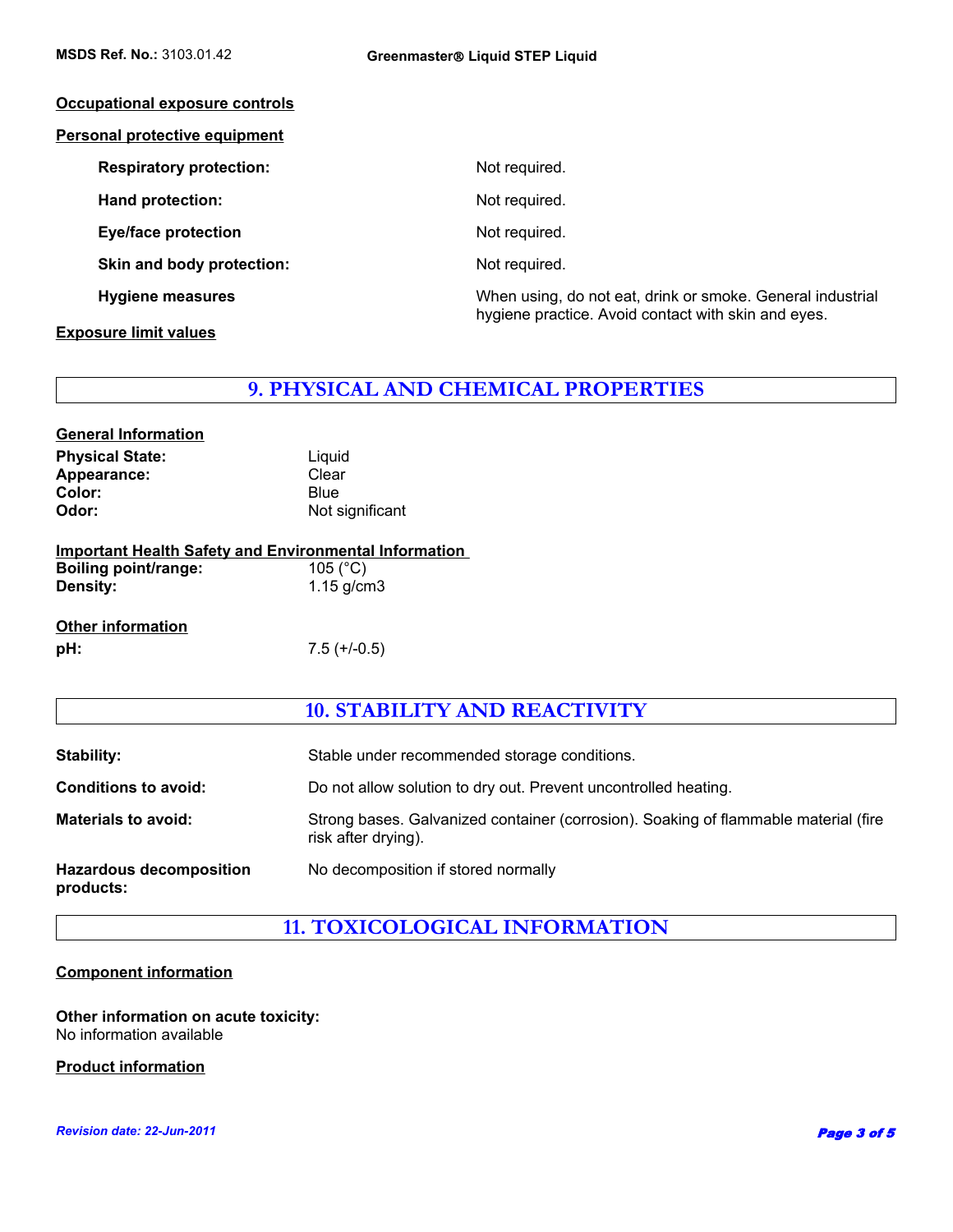| <b>Local effects</b><br><b>Skin effects:</b> | May cause skin irritation in susceptible persons                               |
|----------------------------------------------|--------------------------------------------------------------------------------|
| Eye effects:                                 | May cause eye irritation with susceptible persons                              |
| Inhalation:                                  | May cause sensitization by inhalation                                          |
| Ingestion:                                   | Ingestion may cause gastrointestinal irritation, nausea, vomiting and diarrhea |

# **12. ECOLOGICAL INFORMATION**

## **Product information**

## **Aquatic toxicity:**

Contains no substances known to be hazardous to the environment or not degradable in waste water treatment plants. **Water Endangering Class (WGK):** 1 (Scotts classification )

## **Component information**

Does not bioaccumulate.

## **13. DISPOSAL CONSIDERATIONS**

Waste Disposal Methods: Dispose of in accordance with local regulations.

**Contaminated packaging:** Rinse empty containers with water and use the rinse-water to prepare the working solution. Can be offered for recycling, re-conditioning or puncture.

## **14. TRANSPORT INFORMATION**

| <b>Product information</b> |                              |
|----------------------------|------------------------------|
| <b>Physical State:</b>     | Liquid                       |
| <b>ADR/RID</b>             |                              |
| UN-No:                     | Not classified for transport |
| <u>IATA</u>                |                              |
|                            |                              |
| UN-No:                     | Not classified for transport |
| <b>IMO / IMDG</b>          |                              |
| UN-No:                     | Not classified for transport |
|                            |                              |

# **15. REGULATORY INFORMATION**

## **Indication of danger:**

This product does not have to be classified according to the EU regulations.